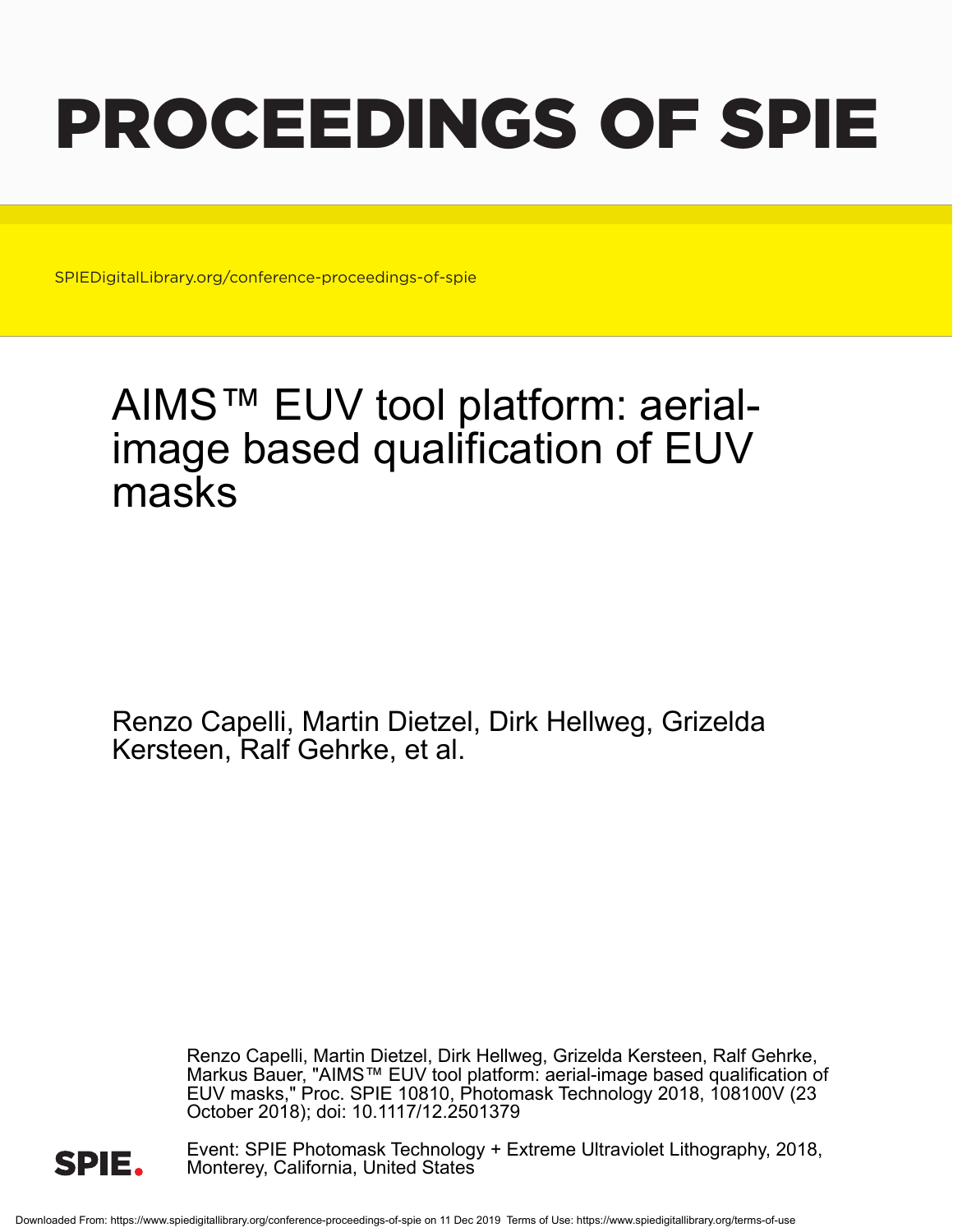### **AIMSTM EUV tool Platform: Aerial image based qualification of EUV masks**

Renzo Capelli<sup>1</sup>, Martin Dietzel<sup>1</sup>, Dirk Hellweg<sup>1</sup>, Grizelda Kersteen<sup>1</sup>, Ralf Gehrke<sup>1</sup>, Markus Bauer<sup>2</sup>

<sup>1</sup> Carl Zeiss SMT GmbH, Rudolf-Eber-Str. 2, 73447 Oberkochen, Germany <sup>2</sup> Carl Zeiss SMT GmbH, Industriestr. 1, 64380 Roßdorf, Germany

#### **ABSTRACT**

With the EUV high volume manufacturing becoming reality and the closing gap of EUV mask infrastructure, EUV lithography is seeing or will shortly see the first production chips being fabricated with EUV. Pilot production in EUV HVM is most likely realized in a mix-and-match process with 193nm techniques. The degree of complexity introduced by the EUV lithographic process is transferred in parallel also to EUV mask: the combination of process sensitive 3D effects and material dependent EUV reflectivity make even the simplest EUV mask what the community is recognizing to be a very complex phase object. The qualification of such a complex piece of Infrastructure as the EUV mask is being addressed from many directions: defect review application is always more backed up by ancillary applications which aim at qualifying the printing behavior of the mask with the fundamental precondition of a full scanner emulation. ZEISS and the SUNY POLY SEMATECH EUVL Mask Infrastructure consortium have developed and commercialized the EUV aerial image metrology platform, the AIMS™ EUV platform, which fully addresses the industry requirements for EUV defectivity review. Additionally, this tool platform allows for mask qualification applications based on the employment of aerial image proven technology.

In this paper, the status and recent achievements of the  $\text{AIMS}^{\text{TM}}$  EUV platform will be presented. Promoting the detailed exploration of the aerial image content potential for EUV process understanding and mask qualification, we will present recent results on a printability study of embedded EUV multilayer defects, along with providing further insights into the relevance of mask 3D effects.

**Keywords:** Mask metrology, AIMS™, Aerial image review, EUV, scanner emulation, defect review, EUV optics

#### **1. INTRODUCTION**

Having missed a few nodes of the ones for which EUV lithography was originally planned for, single exposure EUV lithography will have a few more opportunities for semiconductor manufacturing in high volume starting at the 7nm node. While the source power reaches the target operation value and the exposure tools improve their availability in a production environment in the wafer fab [1], the industry is now focusing on closing the gap on the remaining open items required for a fully operative infrastructure: from the wafer side, a viable resist solution and stochastics failures management are still thorough investigation. On the mask infrastructure side, production worthy solutions for an actinic patterned mask inspection tool and the mask pellicle are still being addressed. Despite the remaining gaps which still need commitment from semiconductor manufacturers and suppliers, EUV lithography has already been introduced in pilot production, and some layers are already produced using EUV exposure [2]. On the mask manufacturing side, zero defects blanks can be manufactured and also absorber defects are in limited numbers on high end masks [3]. Due to the complexity of 3D effects inherent to the EUV imaging process of standard masks with 70nm Ta based absorber, some private companies and research institutions are now investigating the solution space for the simplification of the EUV imaging process, e.g. by employment of thinner and chemically different absorber materials [4] which will also introduce benefits on the scanner side, above all an improvement of the process window. As we reported in recent contributions [5], the full scanner emulation capabilities provided by  $\text{AIMS}^{\text{TM}}$  EUV can be employed by the mask shop for process optimization and full understanding of the complexity of the EUV imaging process: besides being used in production for defect review and repair verification, the AIMSTM EUV system is the perfect tool to qualify mask 3D effects and qualify production worthy process optimizations to minimize their impact.

In this paper the most evident advantages of  $\text{AIMS}^{\text{TM}}$  EUV aerial image technology in the field of defect review and repair verification for EUV photomasks, as well as overall qualification of the aerial image formation and the EUV printing process, will be presented. Section 2 will give a short update on the status of the  $\text{AIMS}^{\text{TM}}$  EUV production pipeline. Further studies on the complexity of the EUV imaging process related to mask 3D effects have also been performed by ZEISS with the AIMSTM EUV and the results will be presented in Section 3. In Section 4 a multi metrology qualification of the printing behavior of programmed multilayer defect will be presented.

> Photomask Technology 2018, edited by Emily E. Gallagher, Jed H. Rankin, Proc. of SPIE Vol. 10810, 108100V · © 2018 SPIE · CCC code: 0277-786X/18/\$18 · doi: 10.1117/12.2501379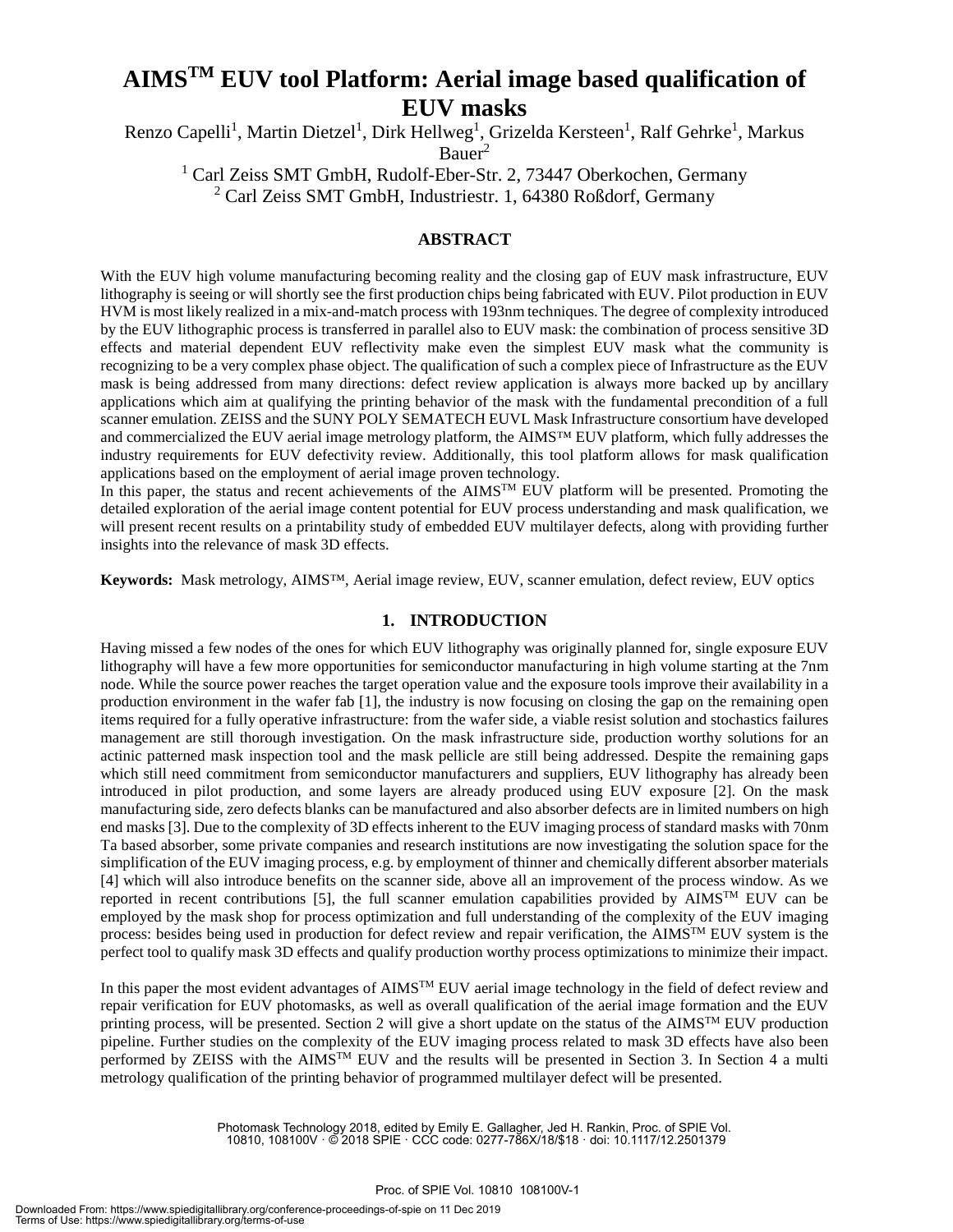#### **2. AIMSTM EUV AS GOLD STANDARD FOR DEFECT REVIEW AND REPAIR VERIFICATION**

The Aerial Image Measurement System (AIMS<sup>TM</sup>) tools from ZEISS have been serving the semiconductor industry since 1993, when the first aerial image algorithm was developed in collaboration with IBM to work in a connection with a table top microscope. Since then, several systems generations have been introduced to the market in order to fulfill the mask shop need for mask defect review and repair verification applications. As for all  $AIMS^{TM}$  systems, the AIMSTM EUV is employed within the back end of the line of a mask shop production environment in a closed loop with the ZEISS MeRiT<sup>®</sup> system for mask defect review and repair as shown in Figure 1. After being inspected by an inspection system, a mask is delivered to AIMSTM EUV along with a list of potential defective areas on the mask which could print as defect on the wafer and hinder the performance of the final chip product. The AIMS<sup>TM</sup> EUV defect review delivers the information on the printability of the defects under full scanner emulation conditions (wavelength, NA, illumination conditions, etc.): in order to correctly assess the printability of a defect, AIMSTM EUV collects all relevant information inherent the aerial image formation process the same way as the EUV NXE scanner does, providing therefore an exact preview of what the wafer will see as aerial image without the need of printing any wafer (develop the aerial image itself as a photographic plate).



**Figure 1**: Exemplary mask production flow process. On the top line and in orange highlighted, the steps in which AIMSTM EUV is used. Bottom panel: 1. AIMSTM EUV aerial image of the defect. 2. Mask SEM image of the defective area. 3. Mask SEM image of the repaired area. 4. AIMSTM EUV aerial image of the repaired defect.

As reported in a recent contribution [6], the aerial image is the ideal place for a full mask qualification, for it measures the mask without any disturbance by photon/resist stochastics. Figure 2 shows a qualitative comparison between the wafer print and the aerial image of a dense contact holes array (structures are not the same): as it can be seen from the wafer print image, no clear separation between a mask error and wafer process can be made, given the noisy distribution of the feature size at wafer and the fact that a localization of an individual repaired defect with no anchor feature nearby becomes very complex. These factors contribute to a challenging repair verification process in the mask shop, as well as more complexity in the process optimization.



**Figure 2**: Feature regularity comparison between a CD SEM image from a wafer print (A) and the AIMS<sup>TM</sup> EUV aerial image of a dense contact holes array (B). On the right a zoom into the central region of the aerial image is shown (C). Note: aerial image and wafer print do not show the same mask field (structure).

#### Proc. of SPIE Vol. 10810 108100V-2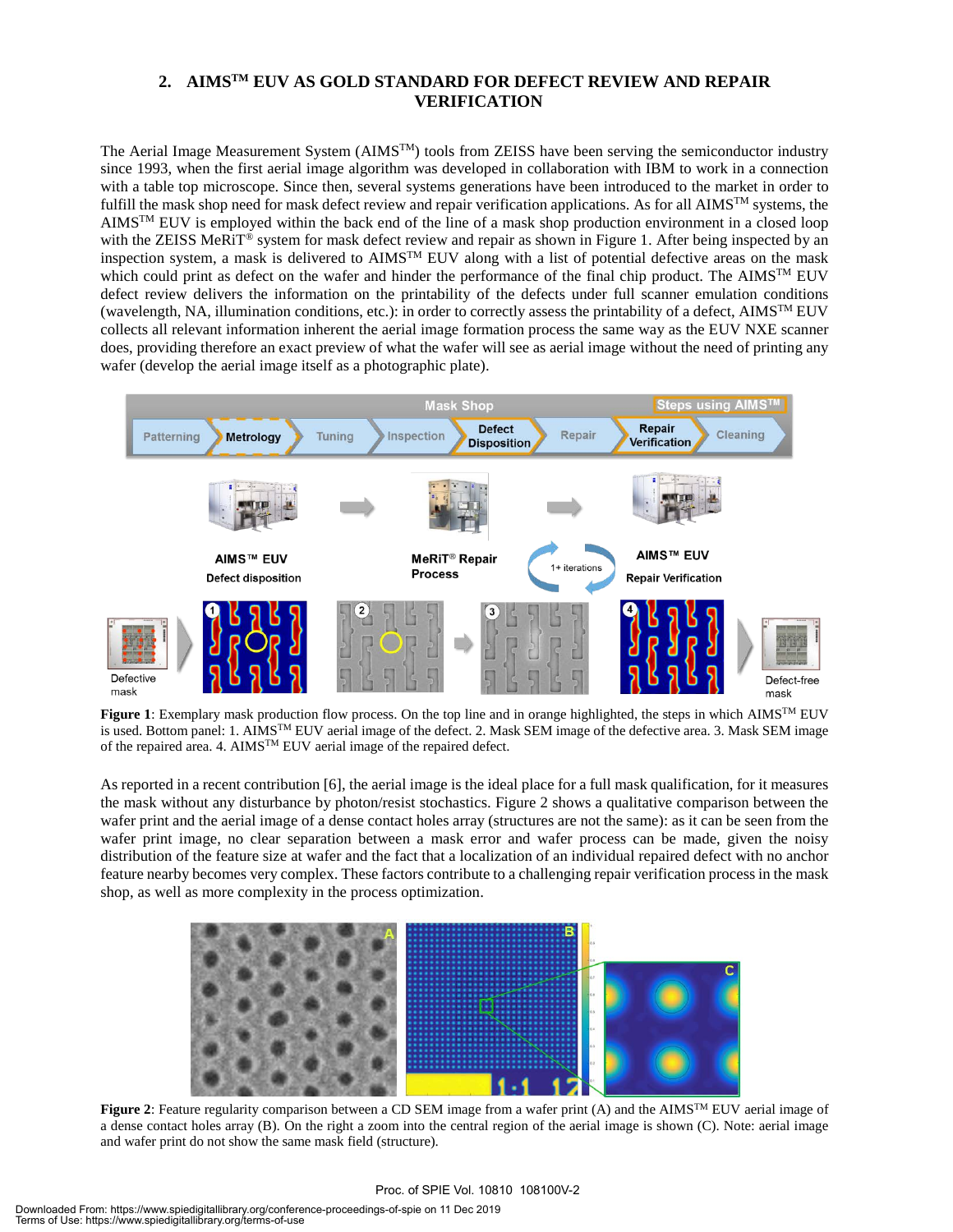On the other hand, the AIMS<sup>TM</sup> EUV measures the mask without any disturbance by photon/resist stochastics, providing all information necessary to qualify the mask printing behavior with no impact from stochastics driven wafer processes. In the aerial image all mask optical effects are included, making possible to measure ∆CD and aerial image properties with high accuracy and repeatability and to provide a clean input for the repair process success and further process optimization.

In order to provide the industry with the competences of defect review and repair verification, as well as mask actinic qualification described above, the AIMS<sup>TM</sup> EUV core capabilities as shown in Figure 3 are provided:

- Scanner equivalent illumination: the  $\text{AIM}^{\text{TM}}$  EUV systems guarantees an equivalent image generation as on the NXE 33X0 and NXE34X0 EUV scanner systems. The information for the creation of the aerial image is collected by the projection optics the same way as it is on scanner, providing an equivalent image formation process which also supports different illumination schemes as available in exposure tools.
- Chief ray angle emulation: the AIMSTM EUV illuminates the mask in one small spot, whereas the scanner slit illuminates the mask across the entire 104mm exposure field. Depending on the X position to be imaged on the mask, the angular distribution of EUV photons hitting the structure is different having the same polar 6 degree chief ray angle but different azimuthal component which introduces different shadowing across the mask X axis. AIMS<sup>TM</sup> EUV can fully emulate this effect by the synchronized movement of the sigma and  $NA$  ap $\vdash$



**Figure 3**: AIMSTM EUV core capabilities for defect disposition and repair verification applications. See text for description.

- Through focus aerial image: the final product of  $\text{AIMS}^{\text{TM}}$  EUV is a focus stack of aerial images, i.e. one aerial image can be acquired for several focus planes, therefore allowing through focus defect disposition and process window optimization studies.
- Stochastics emulation: having the detailed knowledge of the  $\text{AIMS}^{\text{TM}}$  EUV system, we can provide an emulation of the dose seen by the wafer on the scanner, allowing the user to measure with the same photon number per area as used in wafer exposure and thereby introduce the photon shot noise component in the qualification of the mask printing process. The bottom right panel of Figure 3 shows an exemplary 2x2um field with 64nm L/S pattern on AIMSTM EUV calibration mask, measured in Stochastics mode (left) and in normal defect review mode (right). In AIMS<sup>TM</sup> defect review mode the stochastic variations are (almost) "switched off", allowing for most reliable defect characterization. In stochastics mode the photon noise contribution to e.g. LWR, local CDU or process-variation bands in hotspot analysis can be measured. The 8 mJ/cm<sup>2</sup> dose is the equivalent of a scanner dose of 40mJ/cm<sup>2</sup> in the aerial image with 20% resist absorption.

#### **3. STATUS UPDATE FROM THE PRODUCTION PIPELINE**

The AIMSTM EUV first batch of tools built consist of a prototype system and three customer tools. As it was reported early 2018, the AIMSTM EUV prototype tool achieved the last milestone of the development project in December 2017 and it now serves the purposes of EMI members access demonstration, platform software and hardware development, training for customer operators and ZEISS service personnel, as well as the development of new aerial imaged based applications. To describe the tool availability during the afore mentioned EMI access campaigns, the graph in Figure 4 shows the recorded productive time for each measurement slot: after the first campaigns in which the level of machine automation was still limited and control software features were still being developed, the platform demonstrates very good availability and performance quality very well comparable to customer tools. As it has been reported in [7], the first AIMSTM EUV customer tool has been handed over to Intel mask shop for insertion into production, following successful integration and final acceptance.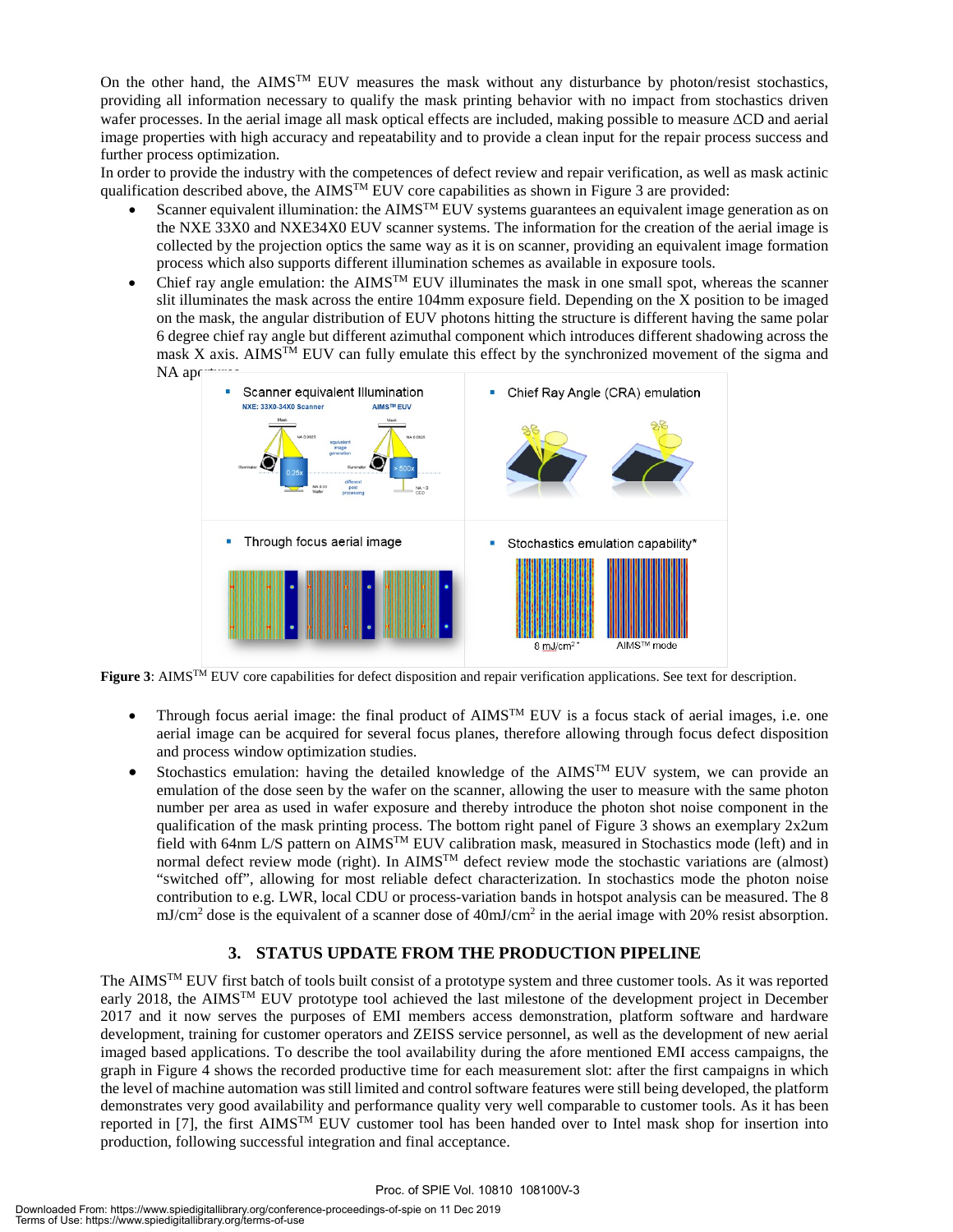

**Figure 4**: AIMSTM EUV prototype productive time as measured during EMI customer access campaigns. Productive time is measured within timeframe of the CAS campaign only, neglecting e.g. preparation efforts to bring the tool to measurement state. Productive time is not measured according to SEMI E-10 standard for uptime.

The second and third customer tools also successfully passed factory acceptance demonstrating excellent imaging performance and tool stability. These systems are now in integration at two different customer sites and after going through hardware integration and start-up phase, their performance will be tested within final acceptance and later they will be handed over to customers for insertion into the production flow.

#### **4. AIMSTM EUV QUALIFICATION OF MASK 3D EFFECTS: PATTERN SHIFT THROUGH FOCUS**

Over the recent years the AIMS<sup>TM</sup> EUV platform has been employed by ZEISS and the EMI members for the detailed study of EUV imaging topics [e.g. 7]. To continue on the series, the mask 3D effect given by the pattern shift through focus typical of EUV imaging process will be described and quantified in this chapter. A confirmation of the relative importance of this effects for the overall EUV imaging budget can be noticed from the number of investigations that recently appeared in the literature [8] which try to quantify this effect as a function of typical mask and lithographic process parameters (e.g. illumination conditions, structure pitch, absorber height). In fact, the impact of pattern shift through focus on EUV imaging is already being qualified with 0.55 NA [9].



**Figure 5**: Graphical description of the origin for the telecentricity effect generated in the aerial image. Top row: light rays from the entrance pupil hit the mask with a narrow spectrum of incidence angles distributed around 6 deg. The indices S and L refer to Smaller and Larger angle of incidence with respect to the nominal chief ray angle of 6 deg (object side). Bottom row: on the left an ideal dipole illumination pupil is displayed (S and L refer to the angles as in the top row). Right: Exit pupil, in which the diffraction orders coming from the two poles collected into the NA are displayed with different intensities and coded 0 to 2.

Figure 5 attempts at graphically explaining the cause of pattern shift through focus, i.e. the telecentricity effect. Because of the reflective nature of EUV mask, the at mask ingoing and outgoing ray bundles have to be separated by a minimum angle; in order to meet this requirement, at 0.33NA imaging the mask is illuminated with EUV photons being distributed about a chief ray angle at object (CRAO) of 6 degrees. If  $\alpha$  is the half angular range of the EUV photons going through the entrance pupil, the two extremes angles which are used in the imaging process are  $6 \pm \alpha$ , respectively labeled with L (large) and S (small) in Figure 5. The second component to be considered in the formation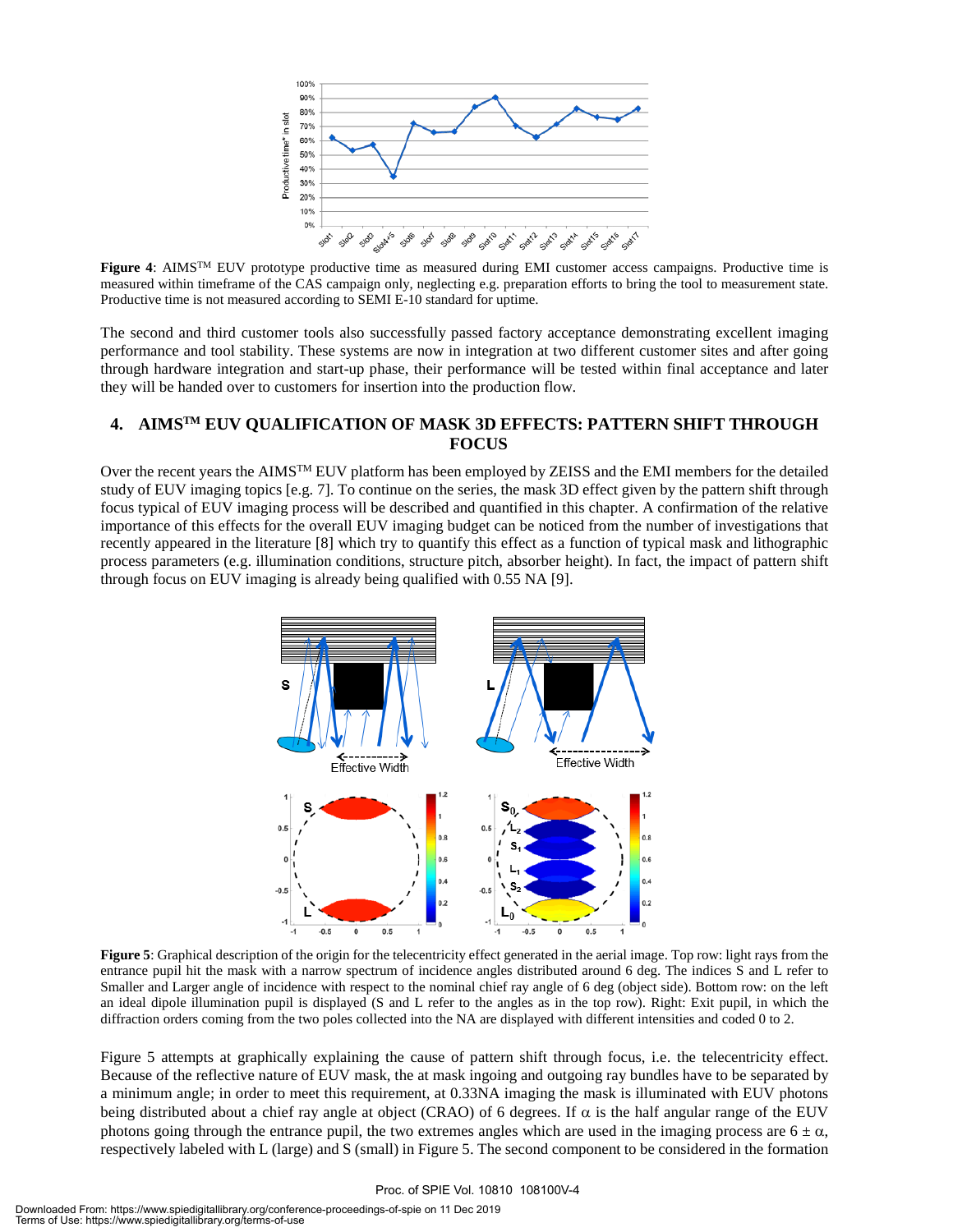of the telecentricity effect is the angular dependence of the EUV reflectivity by a Bragg multi-layer such as a EUV mask; a tilt of few degrees of the incident angle can return a significantly different reflectivity of the same mask sample. This reflectivity asymmetry, in addition to the main effect introduced by the geometric imbalance in the over casted shadow produced by the absorber stack, introduces a shift of the pattern placement, which is a relevant effect for EUV lithography which needs to be quantified and biased for on the mask. By employing an exemplary dipole illumination as the one shown in the bottom panel of Figure 5, in which the two poles are separated by a few degrees, the same index diffraction orders reflected from the mask will have a different intensity whether they are generated from the L or S pole.

Previous attempts for quantifying the pattern shift through focus for a dense contact holes array surrounded by anchor lines structures have been reported as measured on the SHARP tool [10], in which only an upper limit to this quantity could be set. A similar measurement campaign was run on the  $\text{AIMS}^{\text{TM}}$  EUV system in order to quantify the amount of pattern shift through focus as a function of several imaging parameters such as azimuthal position within the scanner arc slit, illumination pupil and structure pitch and orientation. In order to measure the pattern placement, a threshold is calculated for the best focal position and used to calculate the pattern position to be center point between the two intersections of the intensity profile with the threshold level.



**Figure 6**: Left column: AIMSTM EUV aerial image of a dense lines and spaces array (64nm at mask) in which an isolated feature with same nominal CD is within the same field of view. The white dashed line in each plot shows the cutline used for the pattern shift through focus analysis. Center column: 1D intensity profiles (intensity per pixel) along the cutline shown in the left column aerial images ( $\sim$ 8µm long). On the Y axis are the 25 different focus levels between  $\pm$ 2 µm measured within the focus stack. Right: comparison between simulation and measurement results. For the extreme focus levels a CD could not be measured as the intensity profile was below threshold level.

The first results are presented in Figure 6, in which the pattern shift for isolated horizontal and vertical spaces is measured for several focus positions in the center of the mask, and compared to expectation values from rigorous simulations. Due to symmetry around oblique CRA (6 deg), a significant pattern-shift through focus is to be expected for horizontal structures, whereas for the vertical counterparts this effect should be negligible.  $\text{AIMS}^{\text{TM}}$  EUV measurements qualify the fundamental differences of horizontal and vertical structures due to oblique CRA, confirming the trends also observed in simulation (Figure 6, right panel). The second imaging parameter which was investigated in the framework of the pattern shift through focus qualification is the X position within the scanner field. The aerial images of an isolated horizontal and vertical space were acquired for 10 focus positions in the center and two mid-edge positions (±26 mm) across the scanner arc and the pattern shift through focus compared for the structure orientation and scanner arc position. From the results in Figure 7 it can be seen that the rotation of the azimuthal component of the CRAO has no significant impact on the patterns shift through focus of the horizontal lines, as all three lines follow the same trend both qualitatively and quantitatively. On the other hand, due to the asymmetry introduced by the CRAO rotation, the pattern placement through focus as measured for vertical features shows a strong dependence on the mask position, displaying opposite behaviors in extreme cases; in the center of the mask a negligible pattern shift is observed, whereas at the two side positions an increasing (decreasing) pattern shift is measured for negative (positive) scanner arc X position, with both curves showing well comparable total ranges. Further, the dependence of the pattern shift through focus on the illumination pupil settings was qualified; the same measurements of an isolated horizontal space were acquired with NXE:33X0 quasi-conventional and dipole-Y settings, the imaging pupils as measured by the AIMS<sup>TM</sup> EUV system being shown in the right panels of Figure 8. The technique employed to extract information from the aerial images as for the pattern placement through focus was the same used for the qualification of the previous process parameters: the AIMS<sup>TM</sup> EUV measurements show, that the pattern shift through focus heavily depends on the shape of the illumination pupil (see left panel of Figure 8). As a last imaging parameter to be investigated for pattern placement shift through focus, the structure pitch was selected: the same aerial images measured with the dipole-Y pupil of an horizontal isolated space as used for previous measurements have been

#### Proc. of SPIE Vol. 10810 108100V-5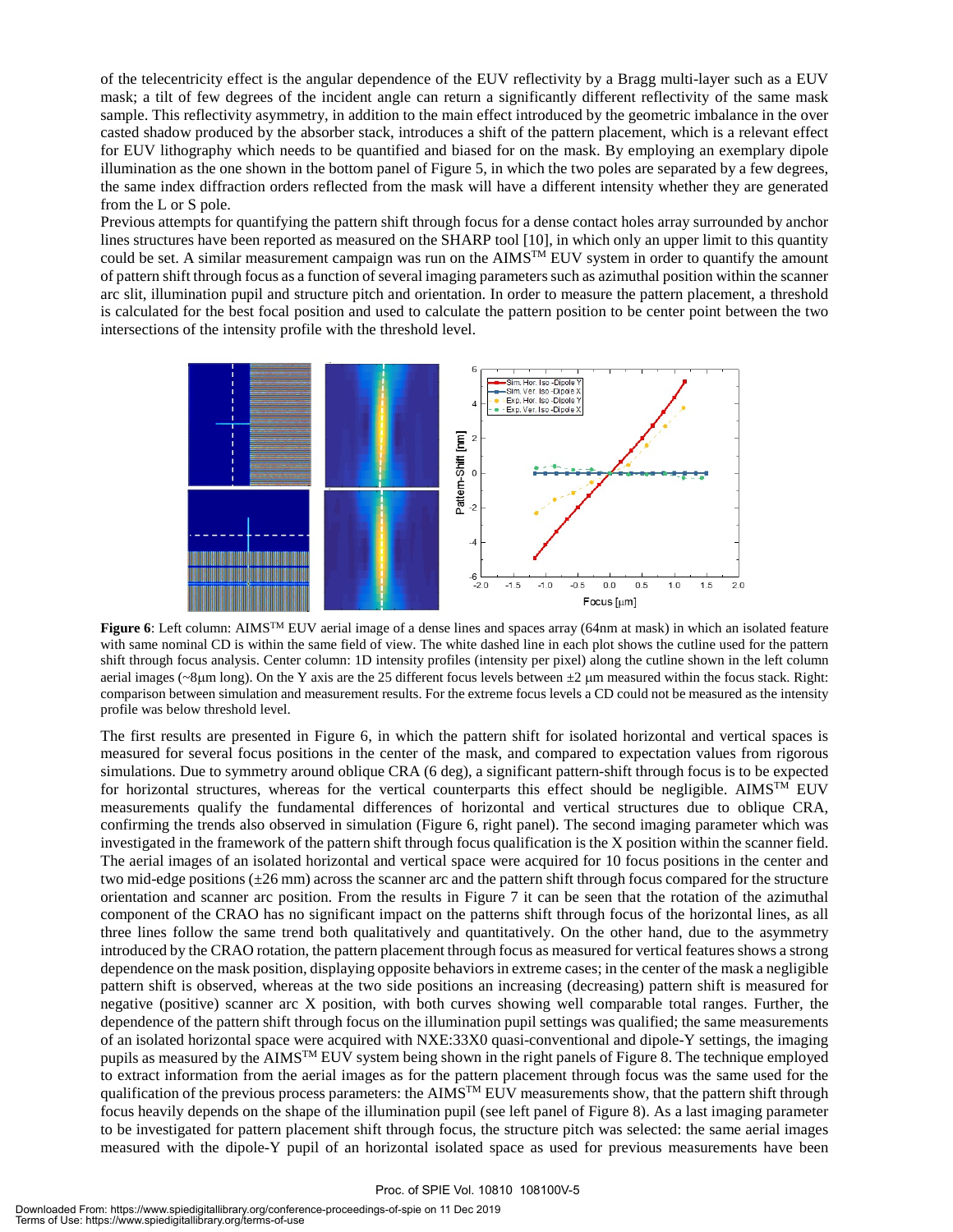selected, for two different pitches (isolated and dense, i.e. 1 to 1) can be found for the same nominal CD at mask within the same field of view (see left panel in Figure 9). The impact of the structure pitch on the trends observed in the measurements of the pattern shift through focus of horizontal spaces (and lines) can be seen in the two graphs reported in Figure 9. The plot for the isolated space resembles the ones already presented in Figure 7, and it is greatly different from the trends measured for the dense lines and spaces (yellow region of interest in the aerial image of Figure 9): for this 1 to 1 structure pitch, no significant pattern shift is observed for negative mask positions, whereas it increases exponentially going through the center towards the positive X edge of the mask.



**Figure 7**: AIMSTM EUV qualification of pattern shift through focus dependence on feature orientation for the isolated space features shown in the aerial image snapshots on the right. The pattern shift through focus measured from the aerial image stack is plotted in nm at mask level against the focus position for different mask X positions given in mm.





**Figure 8**: AIMSTM EUV qualification of pattern shift through focus dependence on the illumination scheme for the illumination pupils shown on the right (respectively quasi-conventional and dipole-Y). The pattern is the same isolated horizontal space of Figure 7, for which the shift through focus measured from the aerial image stack is plotted in nm at mask level against the focus position for the two different illumination pupils.



**Figure 9**: AIMSTM EUV qualification of pattern shift through focus dependence on structure pitch, i.e. isolated and dense. A focus stack of the same mask field has been collected with the five different scanner X positions (in mm) as reported in the plots legend. The red and yellow circles in the pattern shift plots refer to the colored ROIs in the aerial image (red and yellow for isolated and dense feature respectively).

The results of this section clearly show the complexity of the telecentricity effect as for the impact it has on the EUV imaging process. The strong dependencies on several process parameters will have to be taken into account by mask architects in order to be biased and/or corrected for already on the mask. In order to deliver the perfect mask for EUV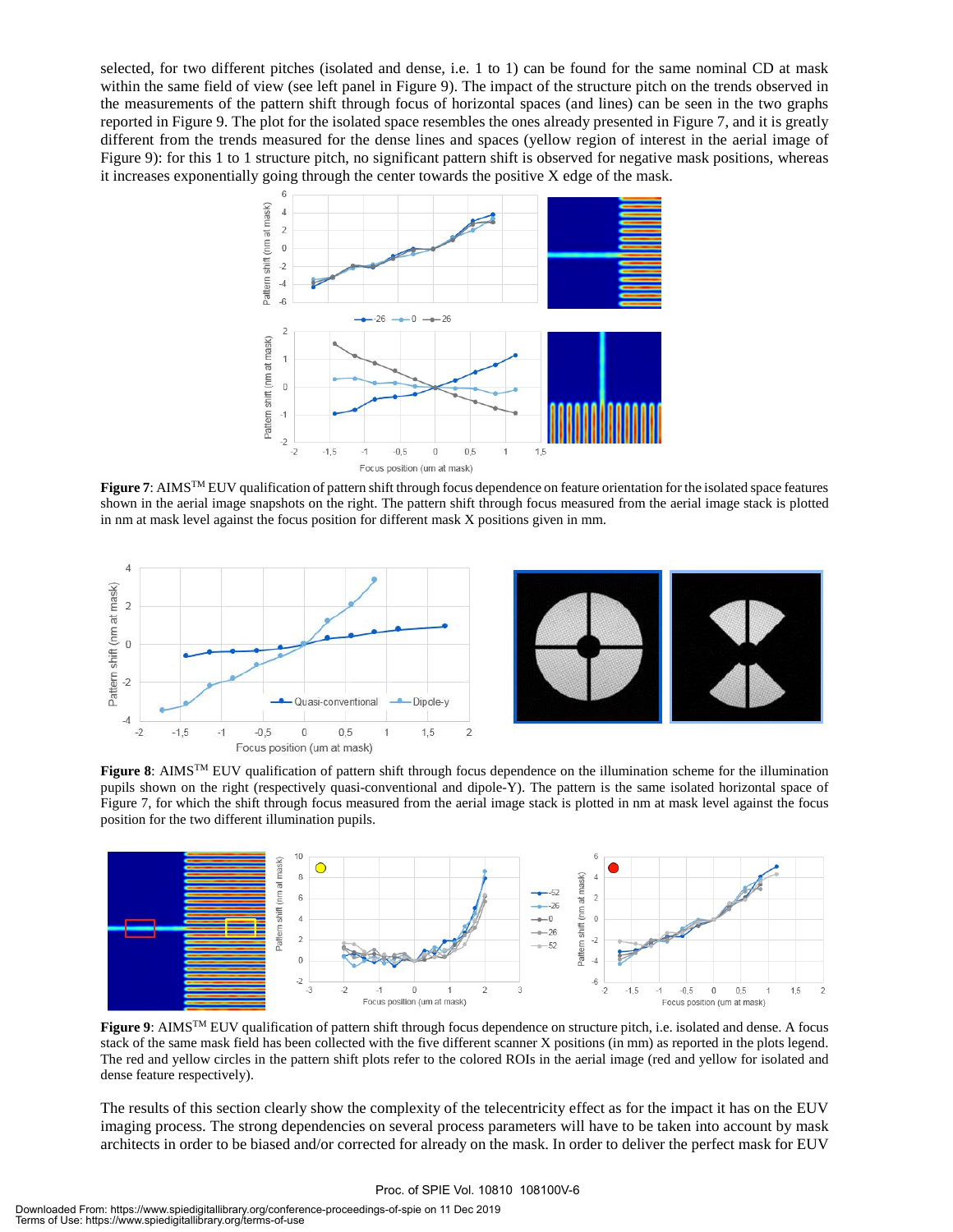production, a qualification of the full mask printing behavior is necessary and a benchmarking of simulations results with actinic measurements is needed to establish and optimize production processes. As shown in this section, the pattern shift through focus requires the high quality full scanner emulation provided by the  $\text{AIMS}^{\text{TM}}$  EUV system: more generally, the AIMS<sup>TM</sup> EUV platform provides the means for a full qualification of the mask 3D effects dependence on process parameters.

#### **5. AIMSTM EUV PRINTING ASSESSMENT OF PROGRAMMED MULTILAYER DEFECTS**

Previous studies of multi-layer defect printability with AIMS<sup>TM</sup> EUV, as well as the comparison between wafer prints and AIMSTM EUV aerial image were performed in collaboration with Globalfoundries in the framework of the customer access program to the AIMSTM EUV prototype [11]. In this contribution, we report results from a multi metrology study of exemplary native multi-layer defects as detected by the actinic blank inspection tool on the PASHAL EUV mask. The full study was done on a sample of 146 multi-layer defects within a collaboration between Imec, AMTC and ZEISS in the framework of the 7nm technology (SeNaTe) European project [12]. Figure 10 shows a qualitative comparison between the NXE:3300 scanner wafer print of six exemplary native multi-layer defects and the aerial image acquired by AIMSTM EUV employing full scanner emulation. Within an area of 8 by 8 um, corresponding to the full field of view of the AIMSTM EUV camera, eight 'T' and 'L' shaped structures can be observed both on the wafer print and in the aerial image. These anchor structures were printed on the mask after the blank inspection identified the position of the native multi-layer defects, in order for these defects to be measured in the center of this frame.



**Figure 10**: Qualitative comparison between wafer prints of PASHAL exemplary multi-layer defects and the AIMSTM EUV aerial image of the same mask fields. According to the design and ABI inspection results, the defect is expected in the center of the bright red frame markers (wafer exposed with NXE:3300 scanner, data courtesy of Imec).

Figure 10 shows a remarkably good agreement between the defects printability as measured in the aerial image and as observed on wafer prints over the range of printing impact. Employing the capability of measuring through focus provided by AIMSTM EUV, it can be seen that this good correlation extends to defocus conditions within the process window. Two of the 146 defects found on the mask were investigated in greater details and the results are shown in this work. Figure 11 presents a multi metrology printability assessment of one specific multi-layer defect: on the left panel, the mask SEM image, in which the defect frame structures are well visible but a defect is not detected at its center. AFM inspection was able to measure this specific defect and the profile along the trench can be seen in the mid left panel of Figure 11, indicating the presence of a  $\sim$ 4nm high bump on top of the multi-layer reflective surface.



**Figure 11**: Multi-metrology printability assessment of buried blank defect. From left to right: Mask SEM image, in which a defect is not visible; AFM profile (courtesy of ZEISS SMT), averaged and smooth along the trench, in which a ~4nm high bump is visible; wafer print of the same mask field, with the defect clearly printing and resulting in a large bridging of two adjacent lines; AIMS<sup>TM</sup> EUV image of the same defective area, where the defect is visible in the center. Two inlets are included in the two images on the right, showing the position of the printing defect as printed by the scanner and measured by  $\text{AIM} \text{S}^{\text{TM}}$  EUV compared to the position expected from ABI.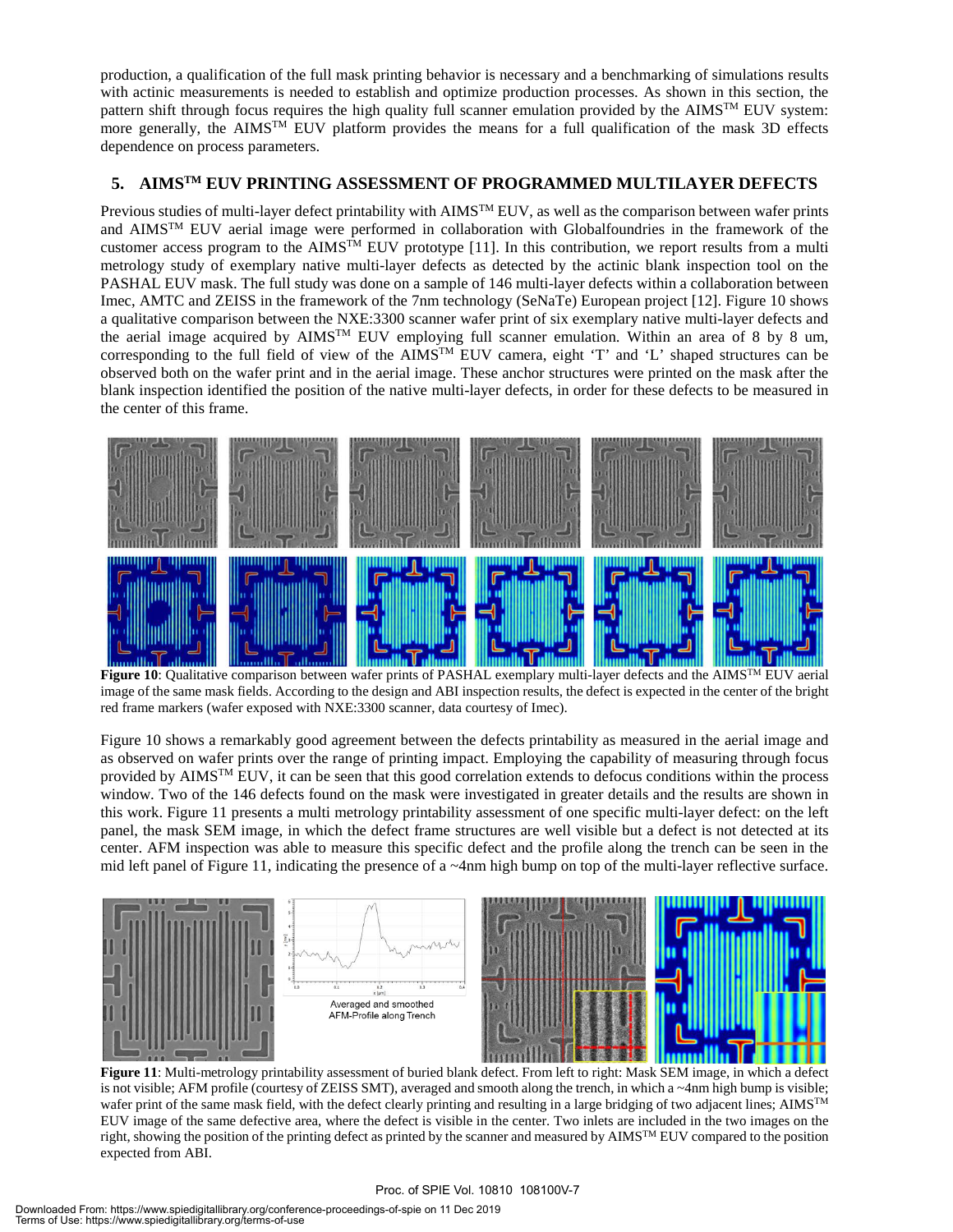The most important result come from the comparison of the wafer print and  $\text{AIMS}^{\text{TM}}$  EUV aerial image: in both images, the center of gravity of the defect is measured consistently at about 1 half-pitch distance from the expected position (measured with ABI). This example demonstrates the additional value of actinic review via AIMS<sup>TM</sup> EUV: the deviation of the actual defect position from the expected position can be quantified, and the printability assessment delivers the information which is the most accurate and closest to the scanner wafer printing result. The full qualification of the printing behavior is only possible via the analysis of the AIMS<sup>TM</sup> EUV aerial image: for this specific defect case, what was expected to be buried underneath the absorber, results in printing as a bridging defect. As a second example, a case of defect detection underneath the absorber is shown in Figure 12. The left two panels show the aerial image full field of view with the multi-layer defect expected in the center of the bright frame structures, as well as a zoom into the image center, centered on the defect position. Within the zoomed in aerial image, a dark spot is visible at the expected defect position: follow up AFM review shows the presence of a  $\sim$ 2.5nm deep pit, which can measured by AIMSTM EUV with a larger than 25% contrast. The Fresnel reflection from the absorber surface calculated for a TaN based absorber would be very small when compared with the signal measured in the aerial image. The observed multi-layer defect and mask speckle seen within the  $\text{AIMS}^{\text{TM}}$  EUV images in the un-patterned areas is therefore dominantly from light amplitude that has transmitted the absorber, is reflected in the multilayer, and has transmitted the absorber a second time.



**Figure 12**: AIMSTM EUV defect detection below absorber. From left to right: AIMSTM EUV aerial image of the defective mask field; zoom into the aerial image with a different contrast and color scale used to highlight the intensity drop caused by the defects underneath the absorber; intensity profile of the defect as measured in the aerial image; AFM profile of the same defect (courtesy of ZEISS SMT).

Also when underneath the absorber, a ML-defect is visible and its imaging impact can be quantified. The system is extremely sensitive to the mask material compositions and its changes in optical constants. This sensitivity opens a range of diverse applications that the platform can support beyond defect review and repair verification: qualification of phase shift masks, material qualification such as thinner absorbers (Co, Ni) and their imaging impacts, pattern shift review, black border qualification and process development. Concluding, the  $\text{AIMS}^{\text{TM}}$  EUV platform capabilities go well beyond defect disposition and review.

#### **6. SUMMARY AND OUTLOOK**

In this paper, the most recent achievements and measurement results of the  $\text{AIMS}^{\text{TM}}$  EUV platform have been presented. This actinic metrology platform provides all capabilities for a complete defect review and EUV mask qualification. In specific, we have shown that:

- The first commercial tool has been handed over to Intel mask shop in production following the successful tool integration and final acceptance qualification.
- Two more customer tools successfully passed factory acceptance with excellent performance.
- AIMSTM EUV capabilities provides all the means for a full 'scanner aware' qualification of the mask 3D effects dependence on process parameters.
- A good correlation to wafer prints over the range of printing impact of programmed multi-layer defects has been shown on PASHAL mask.
- AIMSTM EUV additional values demonstrated for exemplary multi-layer defects. The platform is extremely sensitive to material optical properties and can detect and qualify imaging impact of defects buried underneath absorber. Moreover, a measurement of the deviation of the actual defective position from the expected position given by an actinic inspection tool can be qualified with the 'scanner aware' actinic aerial imaging technology provided by AIMSTM EUV.

The capabilities of the AIMS<sup>TM</sup> EUV platform go well beyond defect disposition and review: platform extensions can offer both hardware (High NA upgrade, pellicle upgrade) and software solutions (AIMSTM AutoAnalysis EUV, aerial image content analysis).